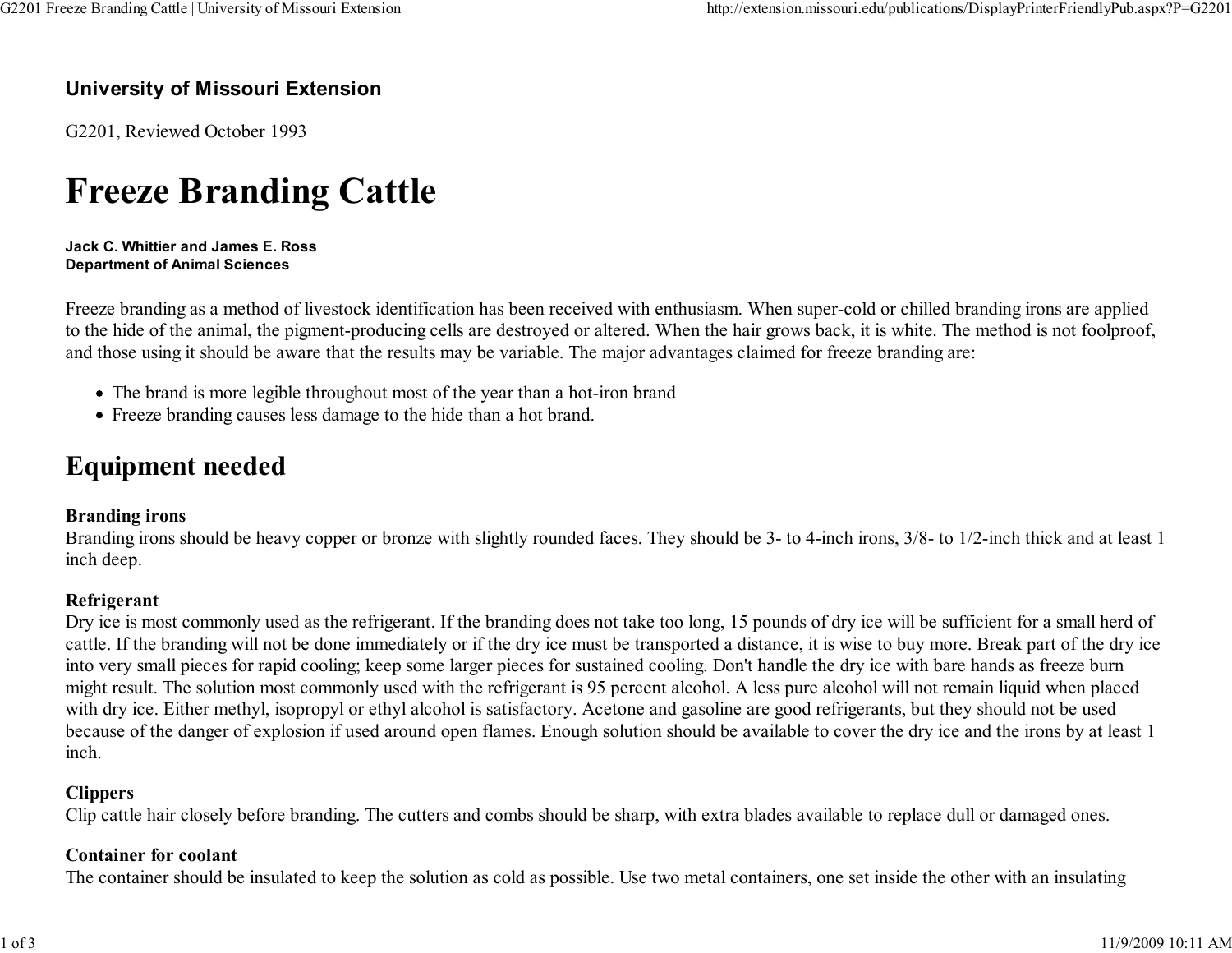compound between, or a bucket wrapped in insulation. Styrofoam coolers are excellent, but should be set inside another container because they arefragile and easily broken. Select a container large enough to accommodate all the irons needed.

#### Brush and plastic squirt bottle

 A stiff bristle brush is handy for brushing away loose hair and removing skin scurf after the animal has been clipped. A plastic squirt bottle, such asa container for liquid soap, works quite well for applying alcohol to the site of the brand just before applying the branding irons.

#### Restraining equipment

The animal must be securely restrained in a squeeze chute or headgate. Calves may be thrown on the ground on their sides.

### Chilling the irons

When dry ice is added to the refrigerant solution, it will bubble profusely. As the solution is cooled, it will reach a steady rate of bubbling. The solution will be cooled to its minimum temperature in about five minutes. It will take about 10 minutes for the irons to reach minimum temperature when they are first immersed. After the irons have been used in branding, they should be put back in the solution immediately if they are to be used again. It will take approximately 4-5 minutes for them to reach minimum temperature again. When the used iron is put back into the solution, morebubbles will tend to appear. When the iron has reached the minimum temperature, the bubbling will slow to a constant rate.

### Step-by-step branding

- When the animal is restrained, clip the area where you want the brand. After clipping, brush away loose hair and any scurf that is on the skin.
- Immediately before branding, apply alcohol that is at air temperature to the site of the brand. Some people feel that a solution made of 1/3 glycerine and 2/3 alcohol works better.
- Immediately after you have applied the alcohol solution, apply the branding iron to the hide. Firm pressure is required to make good contactwith the skin. Hold the iron in place for approximately 40 seconds when branding mature animals.

More than one branding iron can be used at the same time. However, one person should handle each branding iron to be sure uniform pressure is applied. Branding in fall and winter usually requires a longer application than in the spring. Satisfactory brands have been noted on calves that werebranded for 30 seconds. Overbranding will completely kill the hair follicles and will appear to be a hot-iron brand. Observations indicate that Herefords seem to need a longer application of the branding iron than Angus. An unclear brand when the hair grows back is an indication that the animal was underbranded. If there is prominent loss of hair, the animal was overbranded. If there is hair loss or no whiteness or hair at the top orbottom of the brand, there was not uniform pressure in the application of the iron.

### Freeze branding hogs

A satisfactory method of freeze branding hogs has not been found to date. This may be partially due to the fact that the hair follicle in a hog is